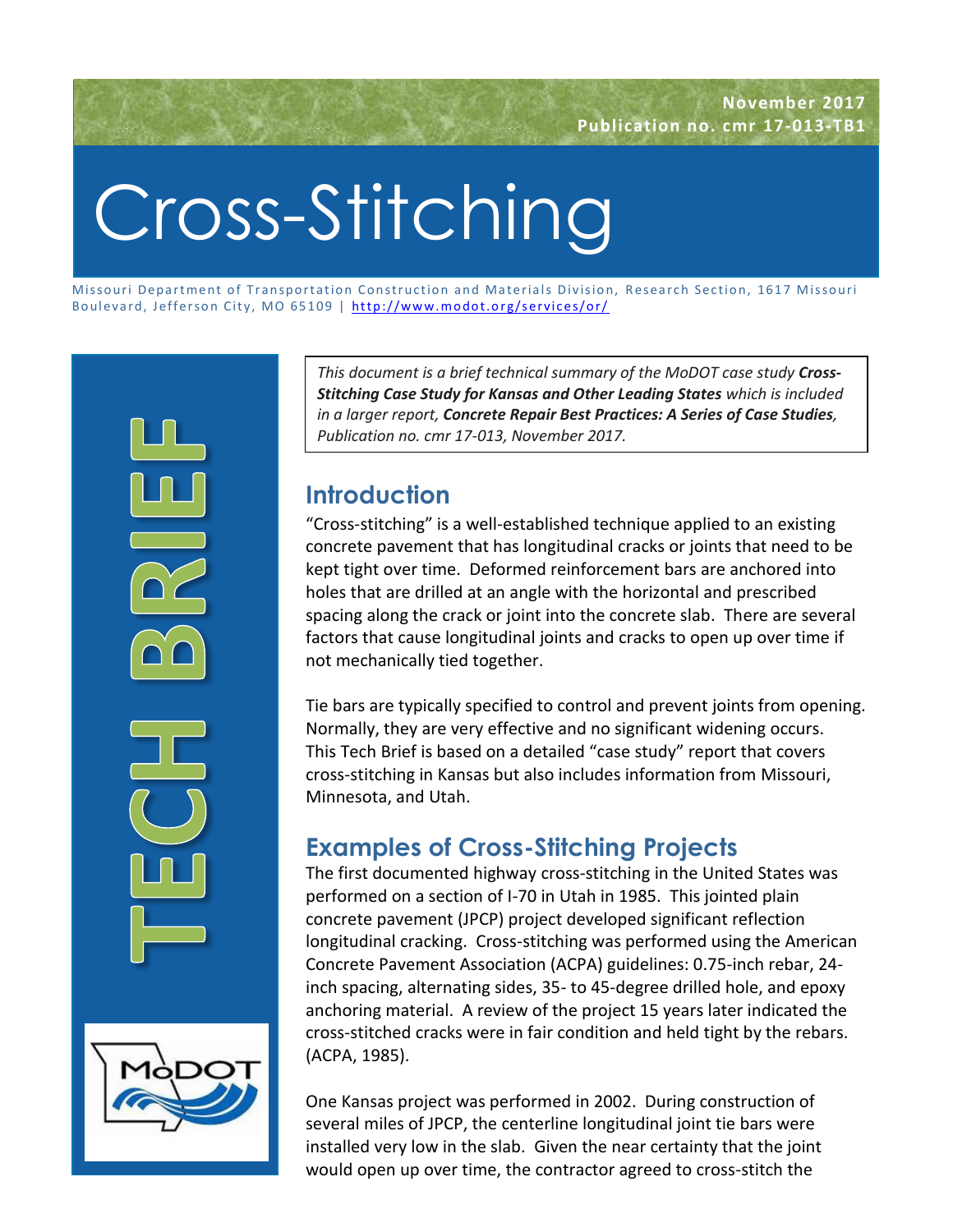longitudinal joint using 0.625-inch deformed bars with 4 cross-stitched deformed tie bars at 3-foot spacings per 15-ft slab, alternating side to side. Observations after 15 years indicated excellent performance with no joint widening or spalling.

Some Kansas ramps were paved full width with longitudinal shoulder joints. The pavement cracked down middle, creating a great need for cross-stitching. These cross-stitching projects (0.625-inch deformed rebars, 30-inch spacing, alternating sides of crack) have performed well, holding the longitudinal cracks tightly together.

Missouri has used cross-stitching on longitudinal cracking for 10 years on projects on I-70 and elsewhere with very heavy truck traffic. These projects have used 0.75-inch diameter rebar, 24-inch spacing, alternating sides of crack, and drilled at a 35 degree angle. Project performance indicates that longitudinal cracks have remained reasonably tight. Only a few spalling problems have occurred.

Minnesota has used cross-stitching in the last few years on some newer pavements and thinner overlays with longitudinal cracks.

## **Pre-Cross-Stitching Considerations**

Kansas and the other States typically perform cross-stitching to prevent a longitudinal crack or joint from opening up and creating a roughness, maintenance, and/or safety problem. Thus, cross-stitching is performed on concrete pavements of all ages. Longitudinal cracks that exist in the wheel paths can be cross-stitched if they are relatively tight and not deteriorated. The wider the existing crack, the harder it is to achieve good load transfer in wheel paths.

Kansas has not had any issues related to crack width to be cross-stitched. Minnesota requires cracks to be < 3/8 inches wide, believing that wider cracks may break down and become ineffective. A crack that is spalled and working may not be a candidate for cross-stitching.

The Kansas cross-stitching design is specified in the Kansas Department of Transportation (DOT) "Concrete Pavement Details, Tie Bar Insertion RD723." All of the dimensions of cross-stitching depend on slab thickness. Kansas has an interesting rebar design specification in that it provides increased reinforcement to help ensure that the most critical crack/joint is held tightly together, providing strong reinforcement to maintain a very tight joint or crack and even good load transfer under heavy truck wheels.

Holes are drilled on alternating sides of the joint or crack at the following spacing:

- **Longitudinal joint reinforcement.** Kansas specifies 0.75-inch bars spaced at 30 inches for a 10-inch slab. This results in 0.15 percent area reinforcement content which is typical of longitudinal reinforcement in jointed reinforced concrete pavement (JRCP) of 0.10 to 0.20 percent.
- **Longitudinal crack reinforcement.** Kansas specifies 0.75-inch bars spaced at 24 inches for a 10-inch slab. This results in 0.18 percent content. By comparison, this is also in the range of typical JRCP.
- **Transverse crack reinforcement.** Kansas specifies 0.75-inch bars spaced at 12 inches for a 10-inch slab. This results in 0.37 percent reinforcement content. This is double that required for typical JRCP longitudinal reinforcement.

# Page 2 Tech Brief: Cross-Stitching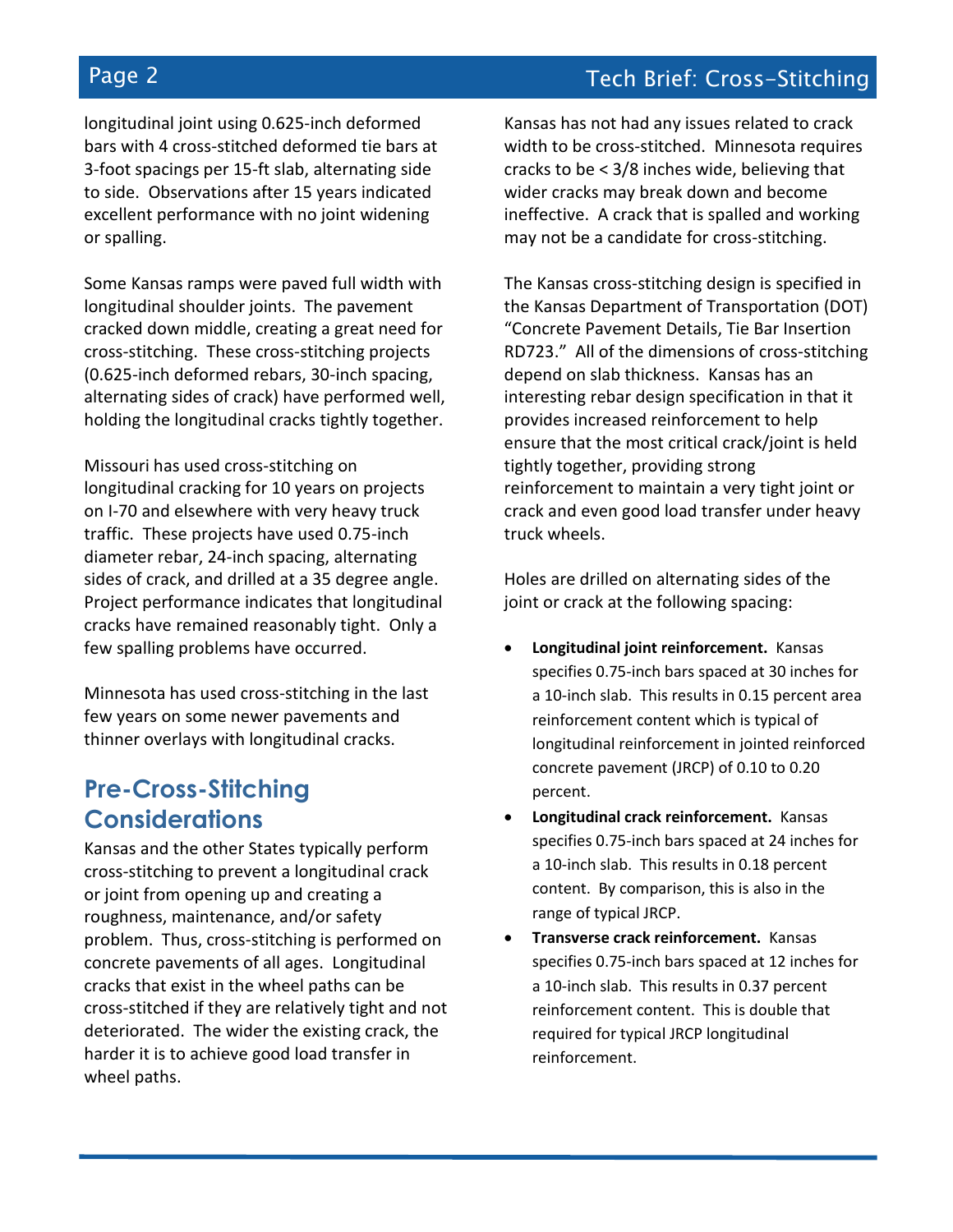### Tech Brief: Cross-Stitching Page 3

Table 1 provides the Kansas DOT slab thickness, drill hole angle with horizontal, offset from the crack or joint to drill the drill hole, rebar diameter, rebar length, depth of hole, and minimum depth of bar from surface.

| Slab<br>Thick-<br>ness<br>D (in)                               | <b>Drill</b><br>Hole<br><b>Offset</b><br>W (in) | Rebar<br>Dia.<br>(in) | Rebar<br>Length<br>L(in) | Depth<br>Hole<br>a*(in) | Min.<br>Depth<br>Bar<br>C (in) |
|----------------------------------------------------------------|-------------------------------------------------|-----------------------|--------------------------|-------------------------|--------------------------------|
| 8.0                                                            | 5.75                                            | 0.75                  | 9.00                     | 12.50                   | 3.00                           |
| 8.5                                                            | 6.00                                            | 0.75                  | 9.50                     | 13.00                   | 3.00                           |
| 9.0                                                            | 6.50                                            | 0.75                  | 10.50                    | 14.00                   | 3.00                           |
| 9.5                                                            | 6.75                                            | 0.75                  | 11.50                    | 15.00                   | 3.00                           |
| 10.0                                                           | 6.00                                            | 0.75                  | 11.00                    | 14.00                   | 2.50                           |
| 10.5                                                           | 6.25                                            | 0.75                  | 12.00                    | 15.00                   | 2.50                           |
| 11.0                                                           | 6.50                                            | 0.75                  | 12.50                    | 15.50                   | 2.50                           |
| 11.5                                                           | 6.75                                            | 0.75                  | 13.50                    | 16.50                   | 2.50                           |
| 12.0                                                           | 6.00                                            | 0.75                  | 13.00                    | 15.75                   | 2.25                           |
| 12.5                                                           | 6.25                                            | 0.75                  | 13.50                    | 16.25                   | 2.25                           |
| 13.0                                                           | 6.50                                            | 1.00                  | 14.00                    | 17.00                   | 2.50                           |
| 13.5                                                           | 6.75                                            | 1.00                  | 14.50                    | 17.50                   | 2.50                           |
| 14.0                                                           | 7.00                                            | 1.00                  | 15.50                    | 18.50                   | 2.50                           |
| 14.5                                                           | 7.25                                            | 1.00                  | 16.00                    | 19.00                   | 2.50                           |
| 15.0                                                           | 7.50                                            | 1.00                  | 17.00                    | 20.00                   | 2.50                           |
| *From the surface to the limit of drilling to prevent breaking |                                                 |                       |                          |                         |                                |

**Table 1. Kansas DOT cross-stitching hole drilling requirements.**

\*From the surface to the limit of drilling to prevent breaking out bottom of slab (35-45).

Minnesota does not have a formal specification but uses an information sheet. Minnesota requires that holes are drilled on 24-inch spacing on alternating sides of the crack or joint. A similar specification table recommendation is provided that shows slab thickness, tiebar diameter, offset crack to hole, and bar length/drill angle from horizontal. For a 10-inch slab with 0.625-inch diameter rebar every 24 inches, the reinforcement would be 0.13 percent for a longitudinal joint or crack.

Missouri conducts a preliminary survey from 1 to 3 years ahead of construction to obtain approximate quantities of longitudinal cracking. They then increase that value about 10 percent at bid time to ensure their estimate is realistic. Missouri's specification is relatively simple, as follows:

- Rebar spacing: 24 inches
- Angle from horizontal: 35 degrees
- Alternating side of joint
- Rebar diameter: 0.75 inches

For a 10-inch slab, the reinforcement would be 0.18 percent for a longitudinal joint or crack. This value is typical of CRCP to control transverse cracks and is certainly sufficient for longitudinal joints and cracks to provide longterm crack tightness.

The Utah project in 1985 followed the ACPA design recommendations at the time. This included holes drilled on 35 to 45 degree angle with the horizontal, alternating side of crack/joint, a rebar spacing of 24 inches, and a 0.75-inch rebar. This design provides 0.18 percent reinforcement across the longitudinal cracks and held up fairly well over 15 years.

#### **Cross-Stitching Specifications**

Kansas, Missouri, and Minnesota all appear to have effective specifications (or instructions) and standard drawings for cross-stitching. All of these States have successfully utilized these specifications, and contractors who have worked in these States affirm they are reasonable and effective. Table 2 summarizes the specifications and other documents from these States.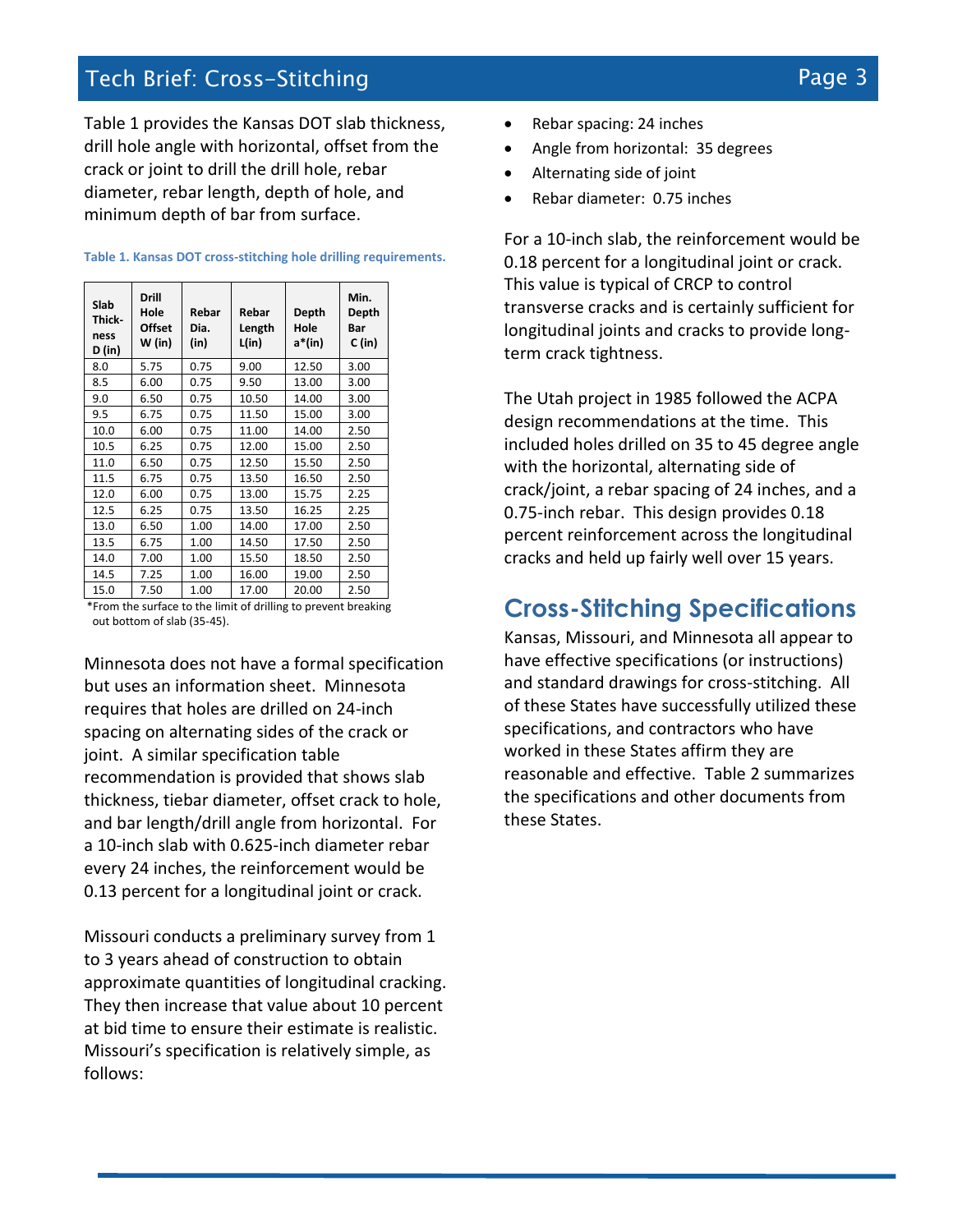# Page 4 Tech Brief: Cross-Stitching

#### **Table 2. State specifications for cross-stitching.**

| <b>State</b> | <b>Specification</b>     | <b>Comments</b>                |  |  |
|--------------|--------------------------|--------------------------------|--|--|
| KS           | Kansas DOT 15-           | Reinforcement content varies   |  |  |
|              | 08003 Tie Bar            | with application: longitudinal |  |  |
|              | <b>Insertion (Cross-</b> | joints (0.15%), longitudinal   |  |  |
|              | Stitching)               | cracks (0.18%), transverse     |  |  |
|              |                          | cracks (0.37%).                |  |  |
| <b>MN</b>    | Information sheet        | Percent area of rebar          |  |  |
|              | only: "Stitching         | typically is 0.13%.            |  |  |
|              | Long. Pvt. Cracks"       |                                |  |  |
| MO           | Standard                 | Percent area of rebar is       |  |  |
|              | Specification            | 0.18%                          |  |  |
|              | 613.50.                  |                                |  |  |
|              | <b>Standard Drawing</b>  |                                |  |  |
|              | 613 (Sheet 3)            |                                |  |  |
| UΤ           | <b>ACPA</b> guidelines   | Percent area of rebar is       |  |  |
|              |                          | 0.18%                          |  |  |

An experienced contractor who works in Missouri provided the following information regarding drilling of the hole: Drill "pilot" holes about ¾ inch deep at proper locations. When the drill at a 35 degree angle hits the portland cement concrete surface, it will not "dance" around on the concrete and create some damage. This has been a very effective technique. This contractor has successfully cross-stitched cracks/joints up to 1 inch wide that have performed well. This technique has not worked well on cracks/joints wider than 1 inch and should not be done.

#### **Inspection/Acceptance**

The inspection and acceptance process for cross-stitching by Kansas and the other States focuses on key aspects that are critical to good performance. Accurate slab thickness is important.

- Controlling the angle of drill.
- Making sure the drill cannot drill through the bottom of the slab.
- Checking the hole location (distance from the joint or crack) and spacing.
- Verifying the size of the tiebar.
- Checking the anchoring process, including cleaning of the hole and insertion of epoxy and bar in the specified rotational way.
- Observing that the drilling and anchoring procedures should not spall the surface of the concrete, as many projects have shown.

Missouri requires that unacceptable crossstitching repairs must be mitigated by a method proposed by the contractor and acceptable to the engineer. There are no incentives/disincentives used by any of the States for cross-stitching.

# **Performance of Cross-Stitching**

**Kansas:** Cross-stitching of longitudinal cracks and joints has maintained crack width over time, and no spalling has occurred. The 2002 project with over 30 miles of cross-stitching of the longitudinal joint is still performing well (15 years), and the joint is very tight with no spalling. Overall, 20+ years are expected if designed and installed with the Kansas DOT specs.

**Missouri:** The oldest cross-stitching projects are 10 years old. These projects exhibit only a few locations of spalling of the longitudinal cracks. One project on I-70 was under very heavy truck traffic, and some cracks were in the wheel paths. The reinforcement content was 0.74 percent.

**Minnesota**: Longitudinal cracks have maintained crack width over time. One project in Minnesota was a 5- to 6-inch thin portland cement concrete overlay with longitudinal cracks. The project is now close to 10 years old, and the longitudinal cracks are still in good condition. Overall, a 20+ year service life is estimated. Cross-stitching has been performed on slabs typically 7 inches or thicker